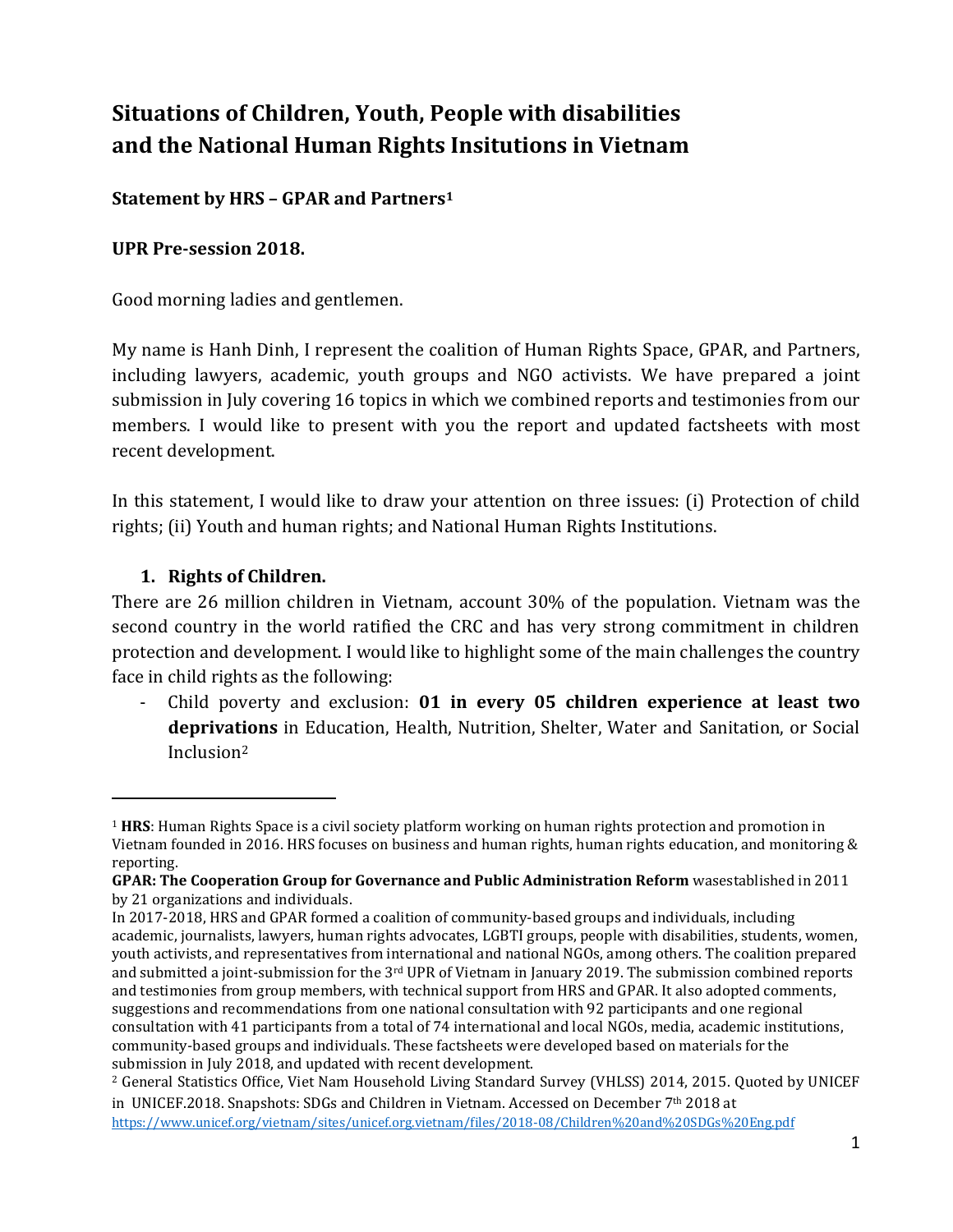- **1.75 million child labour:** estimated by the Ministry of Labour, Invalid and Social Affairs and ILO in 2018, 1.7 million were in the informal sector;<sup>3</sup>
- **Discrimination:** by disabilities, health/HIV status, gender identity and sexual orientation; origin &descent; ethnic, etc. Only 01 among 10 children with disabilities get to highschool<sup>4</sup> 13.7% enrollment for ethnic minorities comparing to 65% in the majorities<sup>5</sup>
- **Sexual abuse: about 4.000 - 5,300 cases of sexual abuses** reported in 2014 2016, **80%** victims were **girls** from 13-16. 6
- **7 in 10 children** age 1-14 experience violent punishment at home<sup>7</sup>
- 2 out of 3 children who are brought to CRIMINAL COURTS were sentenced to termed IMPRISONMENT, before 2016<sup>8</sup>

The Law on Children revised in 2016 had adopted more child rights principle, in particular with introduction of the Juvenile Court and stronger measures for child protection. However, it failed to increase the legal age of the child from 16 to 18 as recommended several times by the Child Rights Committee. It also did not address the lack of a national Independent Child Rights Monitoring Mechanism.

The challenges that constraint the exercise of the Rights of the Child including the lack of effective mechanism for law enforcement and monitoring, inadequate public awarenessespecially by public servants, and lacks of civil society organisations defending child rights.

We would like to put forward three key recommendations:

- **1. Implement repeated recommendation by CRC to establish an Independent Child Rights Monitoring Mechanism;**
- **2. Create an enabling political and legal framework for the establishment and operation of civil society organisations defending child rights, including their fundraising and social mobilization activities.**
- **3. Take stronger steps for the best interest of the child and the implementation of child rights in the realization of SDGs in Vietnam.**

 $\overline{a}$ 

<sup>3</sup> MOLISA – ILO, 2018. Quoted by UNICEF in UNICEF.2018. Snapshots: SDGs and Children in Vietnam. Accessed on December 7th 2018 at [https://www.unicef.org/vietnam/sites/unicef.org.vietnam/files/2018-](https://www.unicef.org/vietnam/sites/unicef.org.vietnam/files/2018-08/Children%20and%20SDGs%20Eng.pdf) [08/Children%20and%20SDGs%20Eng.pdf](https://www.unicef.org/vietnam/sites/unicef.org.vietnam/files/2018-08/Children%20and%20SDGs%20Eng.pdf)

<sup>4</sup> Quoted by UNICEF in UNICEF.2018. Snapshots: SDGs and Children in Vietnam. Accessed on December 7th 2018 at <https://www.unicef.org/vietnam/sites/unicef.org.vietnam/files/2018-08/Children%20and%20SDGs%20Eng.pdf>

<sup>5</sup>UNDP. 2015 Quoted by UNICEF in UNICEF.2018. Snapshots: SDGs and Children in Vietnam. Accessed on December 7th 2018 at <https://www.unicef.org/vietnam/sites/unicef.org.vietnam/files/2018-08/Children%20and%20SDGs%20Eng.pdf>

<sup>6</sup> Vietnam Women's Union, 2017; MOLISA 2018

 $^7$  Quoted by UNICEF in UNICEF.2018. Snapshots: SDGs and Children in Vietnam. Accessed on December 7<sup>th</sup> 2018 at <https://www.unicef.org/vietnam/sites/unicef.org.vietnam/files/2018-08/Children%20and%20SDGs%20Eng.pdf>

<sup>8</sup> Supreme Court & UNICEF, 2012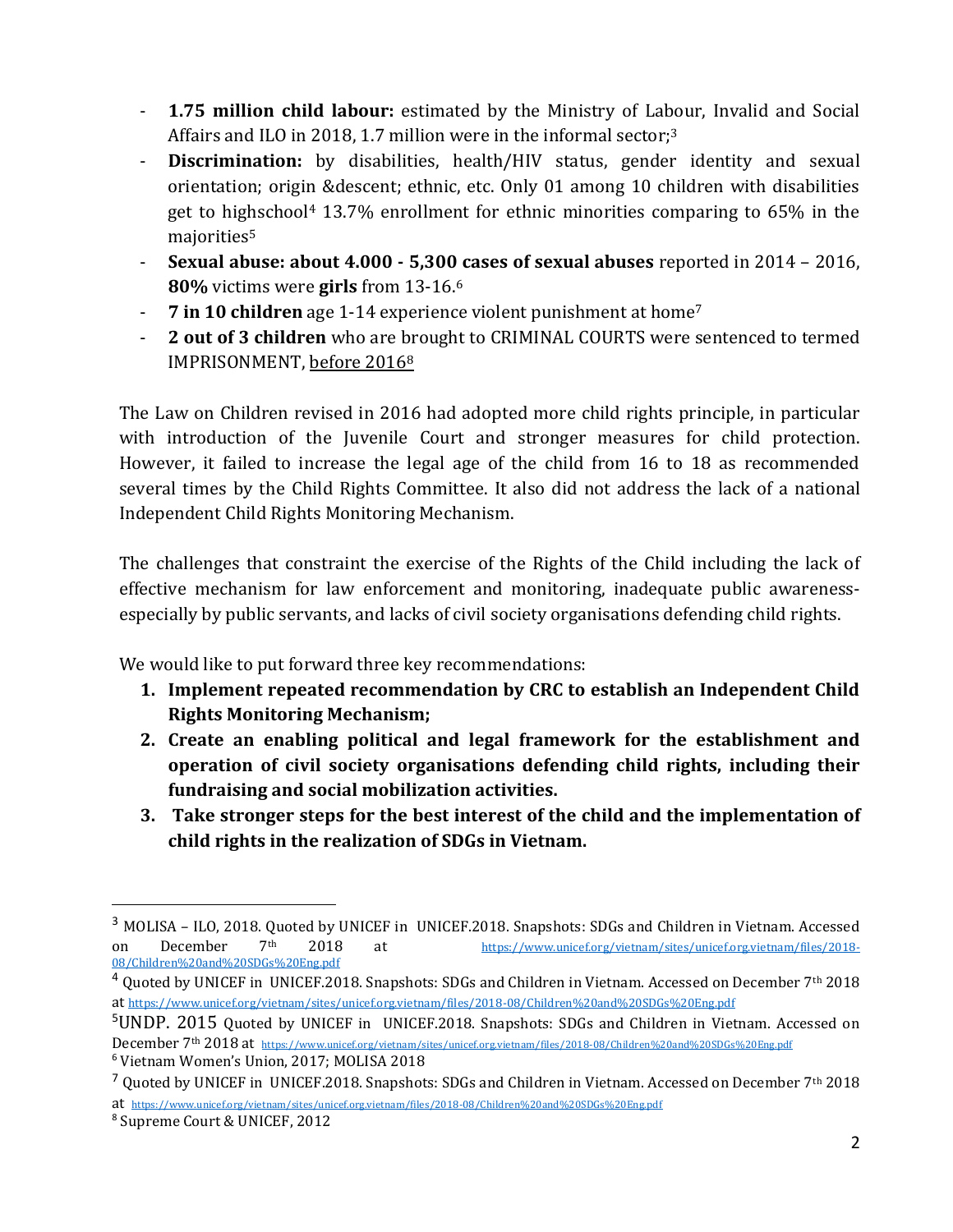## **2. Youth and Human Rights.**

The discrimination against youth and students exist in legal documents and in practices. The public education system sets a disciplinary framework with students with restrictions in particular the exercises of freedom of expression – online and offline, freedom of religions, freedom of association and assembly. These restrictions were often tighter than the national legal framework.

Circular 10/2016/TT BGĐT by the Ministry of Education and Training is an example of national instrument on education which hindered the exercise of rights by students. Similar regulations could also be imposed by educational manager at lower level, such as the Communication No 1192/PGDDT by the Chau Doc City Education & Training sub-Department towards schools in the city.<sup>9</sup>

In practice, for young people, the restrictions also come from families and schools when they are frequently asked not to talk about political issues on social networks and, among others, not to participate in activities outside of the school settings or taking part in peaceful assembly.

These arbitrary practices remain inadequately addressed as students and youth lack of educational opportunities to know their own rights and lack of institutional access to defend their rights, including access to association of their own choice.

By implementing recommendations from the UPR 2014 and other UN mechanisms, the government has adopted a pilot project introduce human rights in the national school system. <sup>10</sup> Human rights started to be introduced as a subject at Law schools or International Studies disciplines.

To better accommodate the exercise of human rights by youth, we would like to express these recommendations to the Government of Vietnam, as listed in Factsheet No.14:

- **1. Revise the legal framework to ensure the exercise of fundamental freedoms and rights of students and young people as provided by the Constitution 2013 and international standards: in particular: amend those incompatible provisions in the Penal Code 2015, the Youth Law 2005, the Law on Cyber Security 2018, Decree 174/2013, Circular 10/2016/TT-BGDDT, Circular 17/2017/TT-BLDTBXH and other documents.**
- **2. Join the World Program on Human Rights Education; take further steps to introduce human rights into national education system, including human rights education for professional training.**

 $\overline{a}$ 

<sup>&</sup>lt;sup>9</sup> As strongly reacted by social media, the Vicechairman of the People's Committee of Chau Doc city, in an interview after the Communication went viral, stated that the People's Committee would ask the sub-Department to repeal its communication. [https://vnexpress.net/tin-tuc/thoi-su/nganh-giao-duc-an-giang-thu-hoi-lenh-cam-like-tren-facebook-](https://vnexpress.net/tin-tuc/thoi-su/nganh-giao-duc-an-giang-thu-hoi-lenh-cam-like-tren-facebook-3316247.html)[3316247.html](https://vnexpress.net/tin-tuc/thoi-su/nganh-giao-duc-an-giang-thu-hoi-lenh-cam-like-tren-facebook-3316247.html) accessed on December 7th 2018.

<sup>10</sup> Dec.1309/2017/QD-Ttg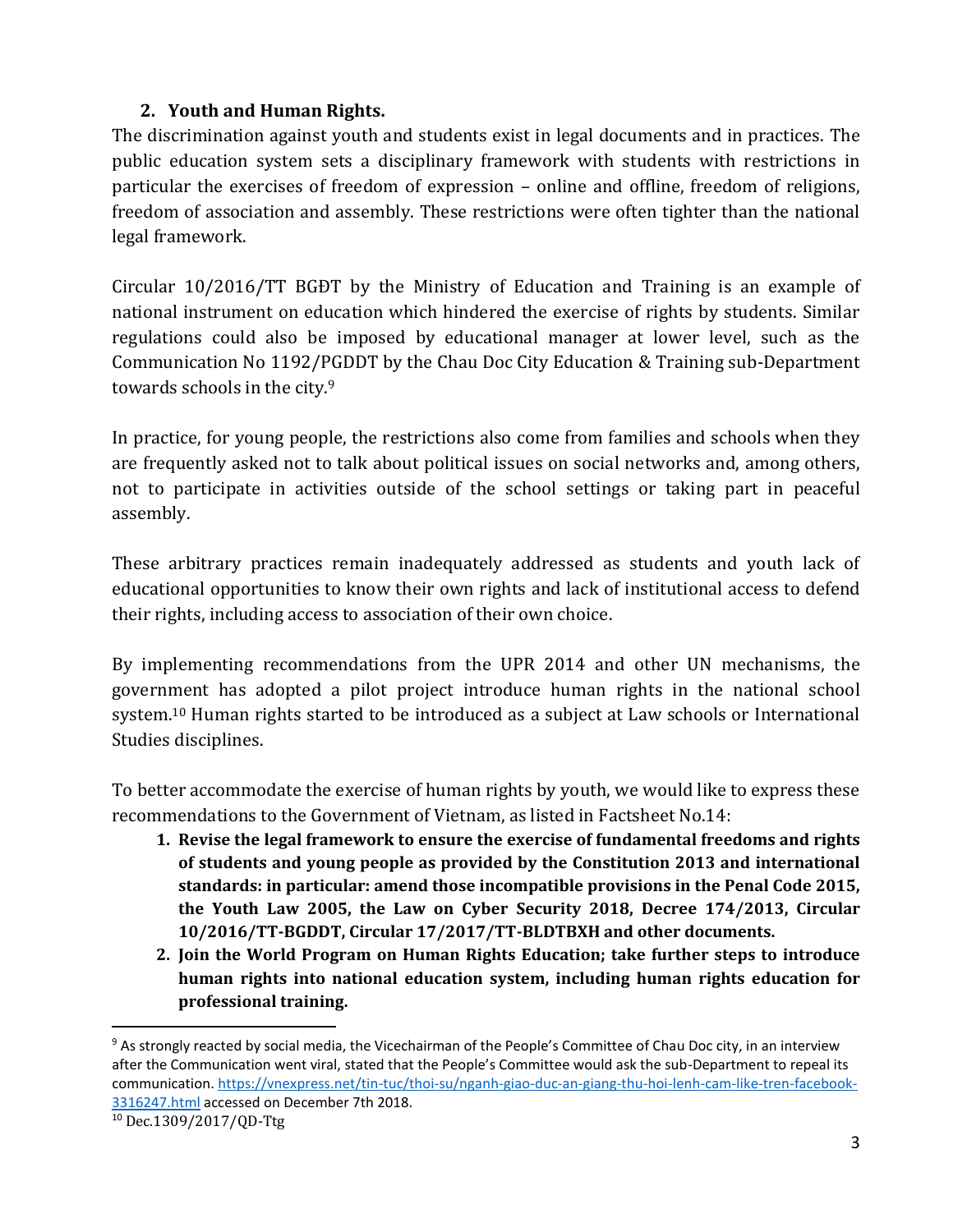**3. Replicate good practices on human rights education for youth and students through providing an enabling environment for human rights education in the non-formal education, especially for initiatives by youth-led organisations and social organisations.**

### **3. National Human Rights Institutions (NHRIs) and remedies measures.**

Vietnam has accepted five recommendations on the establishment of an NHRI in 2014. It also received similar recommendations by several treaty bodies and special procedures. To date there is no independent NHRI in Viet Nam.

The Government has set up a few inter-agencies mechanisms overseeing specific target groups such as the National Committee on People with Disabilities<sup>11</sup> and the National Committee on Children,<sup>12</sup> or the Steering Committee on Human Rights of the Government<sup>13</sup> secretariat by the police.<sup>14</sup> These mechanisms are not permanent full-time independent bodies, neither they were endowed with full functions of human rights protection and promotion.<sup>15</sup> (Factsheet No.01)

In this regards, we would like to recommend Vietnam:

- 1. **Take immediate action to implement its commitment on establishing an independent human rights institution,<sup>16</sup> the institution should be established and operated following the Paris Principles.**
- 2. **Review and improve functions, practices and effectiveness of existing bodies in charge of human rights towards specialized and effective institutions in human rights protection and promotion.**
- 3. **Introduce a comprehensive National Action Plan on Human Rights to implement recommendations from UPR, treaty bodies and Special Procedures and other national commitments**

 $\overline{a}$ 

<sup>&</sup>lt;sup>11</sup> Established by Decision No.1717/OĐ-TTg dated 06/10/2015.

<sup>12</sup> Established by Decision No. 856/QĐ-TTg on 15/06/2017.

 $13$ This body is led by the Prime Minister, has an inter-agencies structure from the national to the district level. At the provincial level, these steering committees were often named "Steering Committee on Protection and Struggle on human rights" (Ban chỉ đạo công tác bảo vệ và đấu tranh nhân quyền) as stated in several decisions of establishment of such organs at the provincial, city and district level.

<sup>14</sup>A Major General of the Ministry of Public Securities acts as the Director of the Permanent Office of the Government' Steering Committee on Human Rights and the Office operates as a unit within the Ministry of Public Securities.

<sup>15</sup> As stipulated in the respective decisions to establish the body. The decision to establish the Government's Steering Committee on Human Rights and its Permanent Office under the Ministry of Public Securities (presummably Decision No. 63/2004/QD – Ttg dated 16/4/2004) is not found published in the Government's portal of official documents.

<sup>16</sup>This is to repeat recommendations No.143.40 by Portugal and Spain, 143.41 by Congo, France, Madagascar, Togo in 2014, and rejected recommendations from Azerbaijan, Brazil, Germany, New Zealand, France, Mexico in 2009;